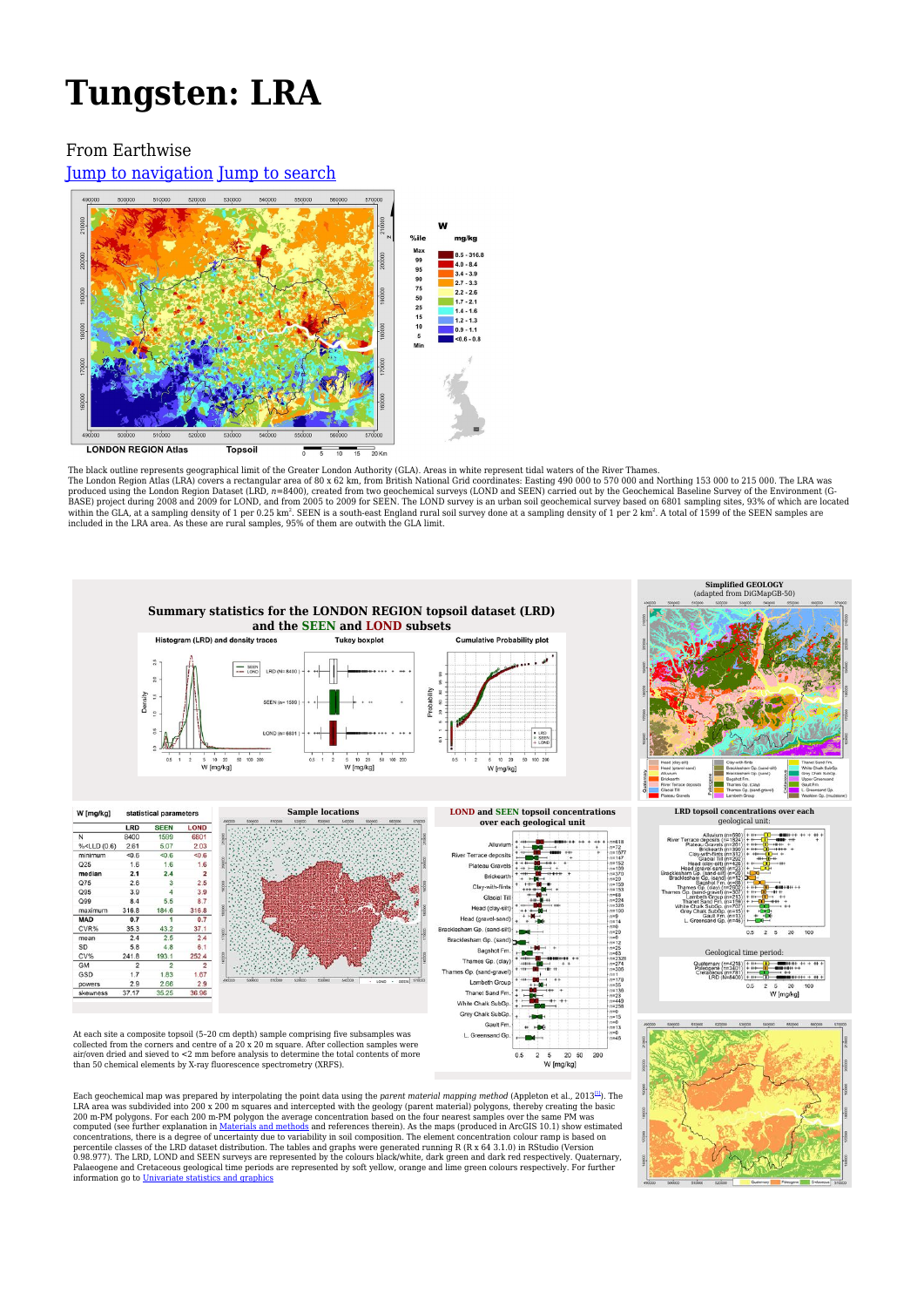# **Reference**

1. [↑](#page--1-0) Appleton, J D, Johnson, C C, Ander, E L, and Flight, D M A. 2013. Geogenic signatures detectable in topsoils of urban and rural domains in the London region, UK, using parent material classified data. *Applied Geochemistry*, Vol. 39, 169–180. [DOI](http://doi.org/10.1016/j.apgeochem.2013.07.010) [10.1016/j.apgeochem.2013.07.010](http://doi.org/10.1016/j.apgeochem.2013.07.010)

Retrieved from 'http://earthwise.bgs.ac.uk/index.php?title=Tungsten: LRA&oldid=30753' [Category](http://earthwise.bgs.ac.uk/index.php/Special:Categories):

[London soil elements](http://earthwise.bgs.ac.uk/index.php/Category:London_soil_elements)

# **Navigation menu**

## **Personal tools**

- Not logged in
- [Talk](http://earthwise.bgs.ac.uk/index.php/Special:MyTalk)
- [Contributions](http://earthwise.bgs.ac.uk/index.php/Special:MyContributions)
- [Log in](http://earthwise.bgs.ac.uk/index.php?title=Special:UserLogin&returnto=Tungsten%3A+LRA&returntoquery=action%3Dmpdf)
- [Request account](http://earthwise.bgs.ac.uk/index.php/Special:RequestAccount)

### **Namespaces**

- [Page](http://earthwise.bgs.ac.uk/index.php/Tungsten:_LRA)
- [Discussion](http://earthwise.bgs.ac.uk/index.php?title=Talk:Tungsten:_LRA&action=edit&redlink=1)

 $\Box$ 

# **Variants**

### **Views**

- [Read](http://earthwise.bgs.ac.uk/index.php/Tungsten:_LRA)
- [Edit](http://earthwise.bgs.ac.uk/index.php?title=Tungsten:_LRA&action=edit)
- [View history](http://earthwise.bgs.ac.uk/index.php?title=Tungsten:_LRA&action=history)
- [PDF Export](http://earthwise.bgs.ac.uk/index.php?title=Tungsten:_LRA&action=mpdf)

 $\Box$ 

#### **More**

### **Search**

Search Go